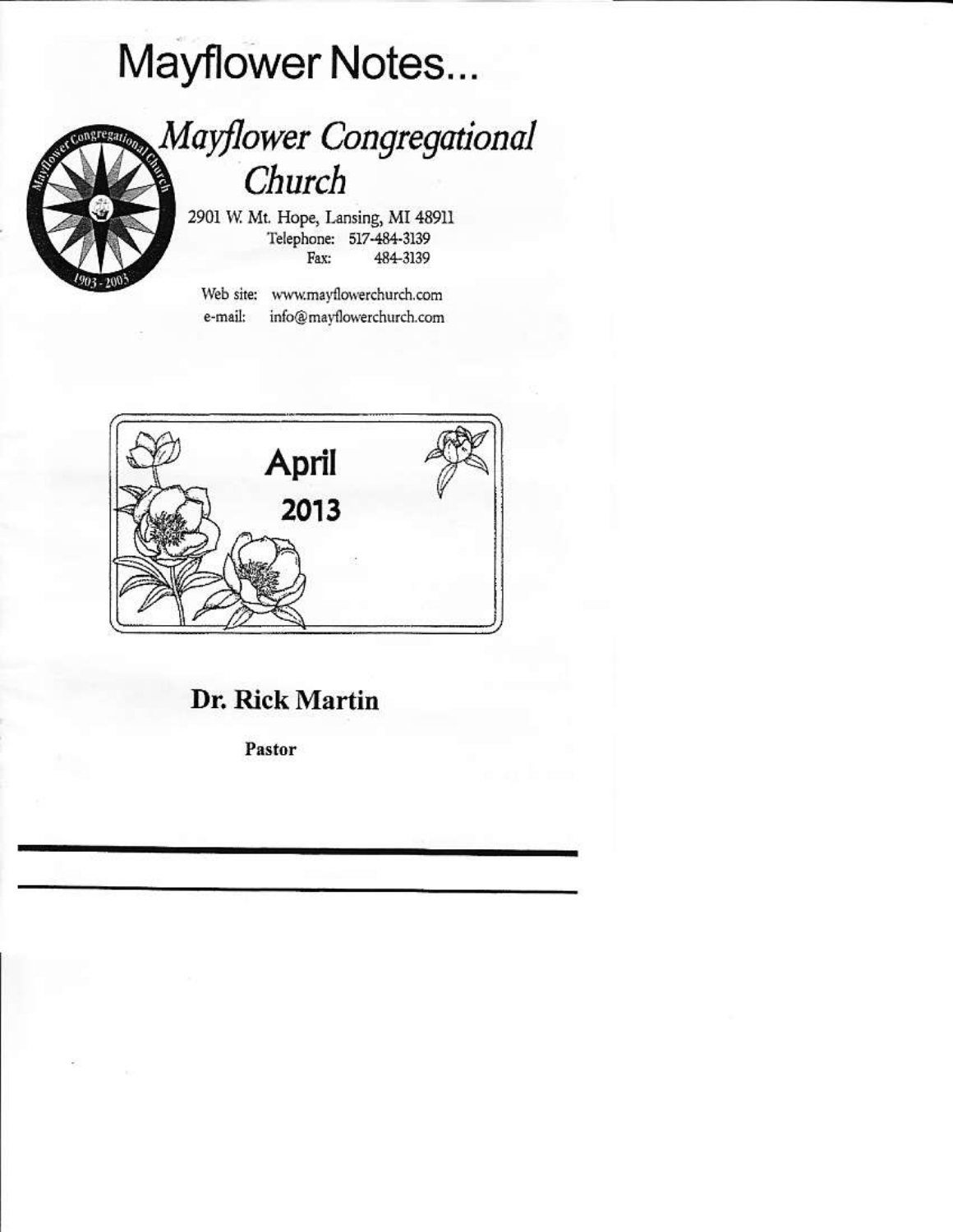Events to remember in Apríl... April 7 Communion Apríl 13 Second Saturday Supper April 14 Trustee's Meeting. noon April 15 Newsletter Deadline April 19 Rummage Sale April 20 Rummage Sale April 21 Prudential Council

Head Usher Naída Kenyon

Outreach Focus Míssíons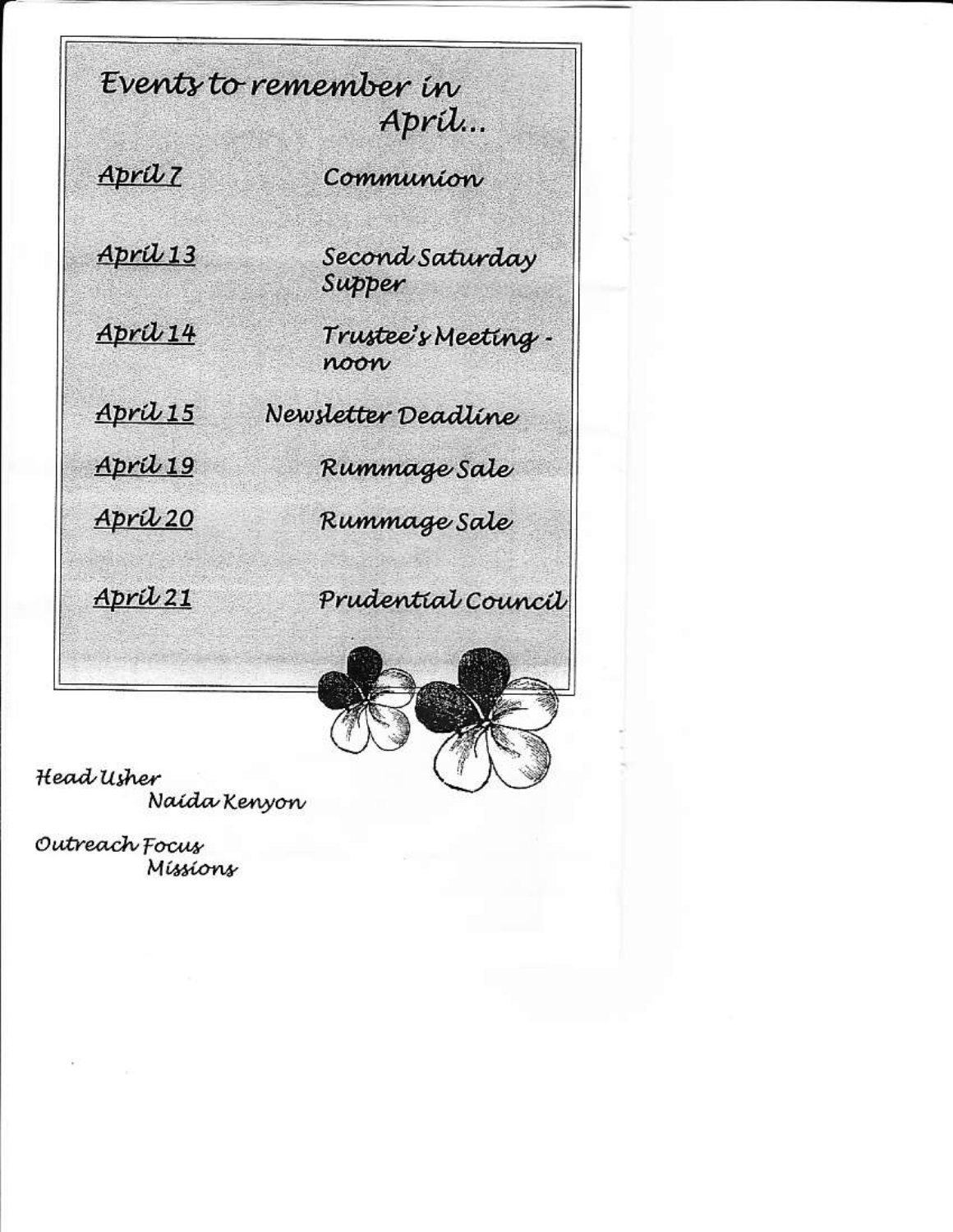From The Pastor's Desk

Jesus said in Matthew 16:18, "... I will build my church, and the gates of Hades will not overcome it."

Over a century ago, some people decided there should be a Mayflower Congregational Church in Lansing, Michigan and started this one. Many things have happened over the years - good and bad. There have been several buildings, a couple of disasters, multiple struggles and many successes. We are still here. Jesus is still using Mayflower Church to touch the lives of people in many ways.

Mayflower Church has a nice building, beautiful grounds, and plentiful supplies. I found out at the Second Saturday Supper that we have a high chair - 1950's, I think - that still works. God has truly blessed us. However, the building, the grounds, the programs, the projects, and the stuff are not Mayflower Church. YOU are the Church. You, who partake in the services and programs. You, who participate in the projects. You, who receive from God and are a blessing to others. You are Mayflower Church.

In most organizations, 80% of the work is done by 20% of the members. The percentage of participating membership at Mayflower Church is far higher. You participate. You give. You support. You share your gifts and abilities and talents selflessly. No wonder the gates of Hades cannot overcome such a church!

It is a privilege to be associated with a people who are so dedicated in sharing the Jesus in them with other people through their gifts, talents, abilities and hard work. Thank you for all that you do. It is a privilege to be your pastor.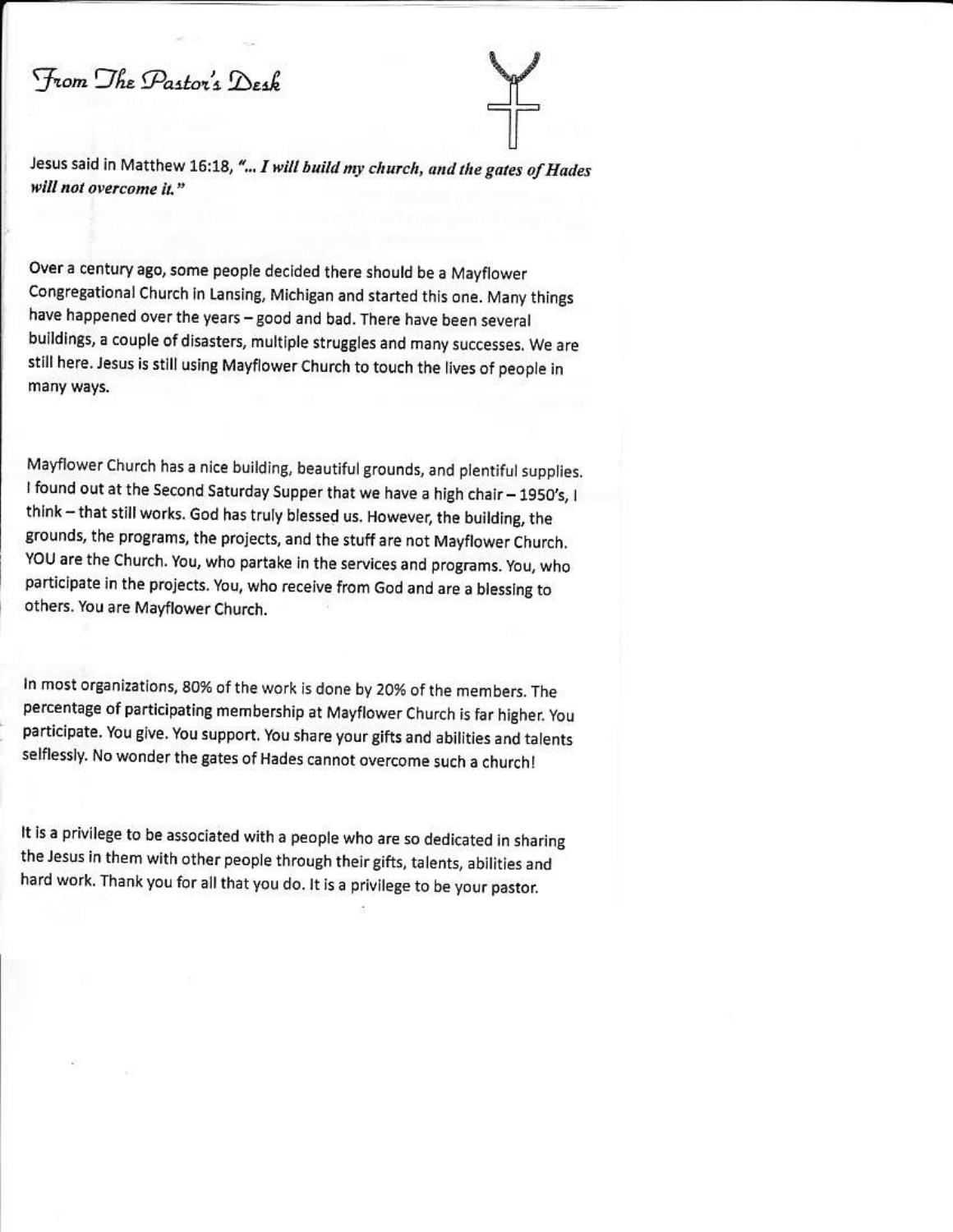#### **Lay Leaders Message**

As Easter approaches and new life begins........ I think of "FORGIVE-NESS" which seems to be a key word during the Easter season. Forgiveness.......is the needle that knows how to mend! How appropriate this is in our daily journeys. There are always situations when we have said or done something that hurt someone when we really didn't mean what we said or did. To forgive is far better than to hold bad feelings that affect our daily lives. It seems at times that we are always mending, or should I say that Jesus within us is mending!

Easter is a time to refresh and renew! That is really what we need to do daily!

Jesus showed us the ultimate in forgiveness! As we go through this Easter Celebration...letus focus on Forgiveness.......There is always someone to forgive and begin anew in all relationships. Let us enjoy this Easter Season .....with the word "Forgiveness" foremost in our thoughts.

Terry Graham



#### **From the Board of Trustees**

Remember last month when the Trustees recognized the fact that there will be unbudgeted expenses that we may need monetary assistance with? Well, after putting out the note last month that we were looking to make new vestments to go over the acolyte robes, we received a donation to help with that. Thank you so much to our donor!

This month we are facing the removal of the dead ash tree that sits in our building's front yard. Frank is continuing to get estimates on the cost, but should have those in place very soon. When we know for sure how much it will cost we will let you know, as well. It takes a village to raise a child, and it also takes special members like you to help us keep our church running well.

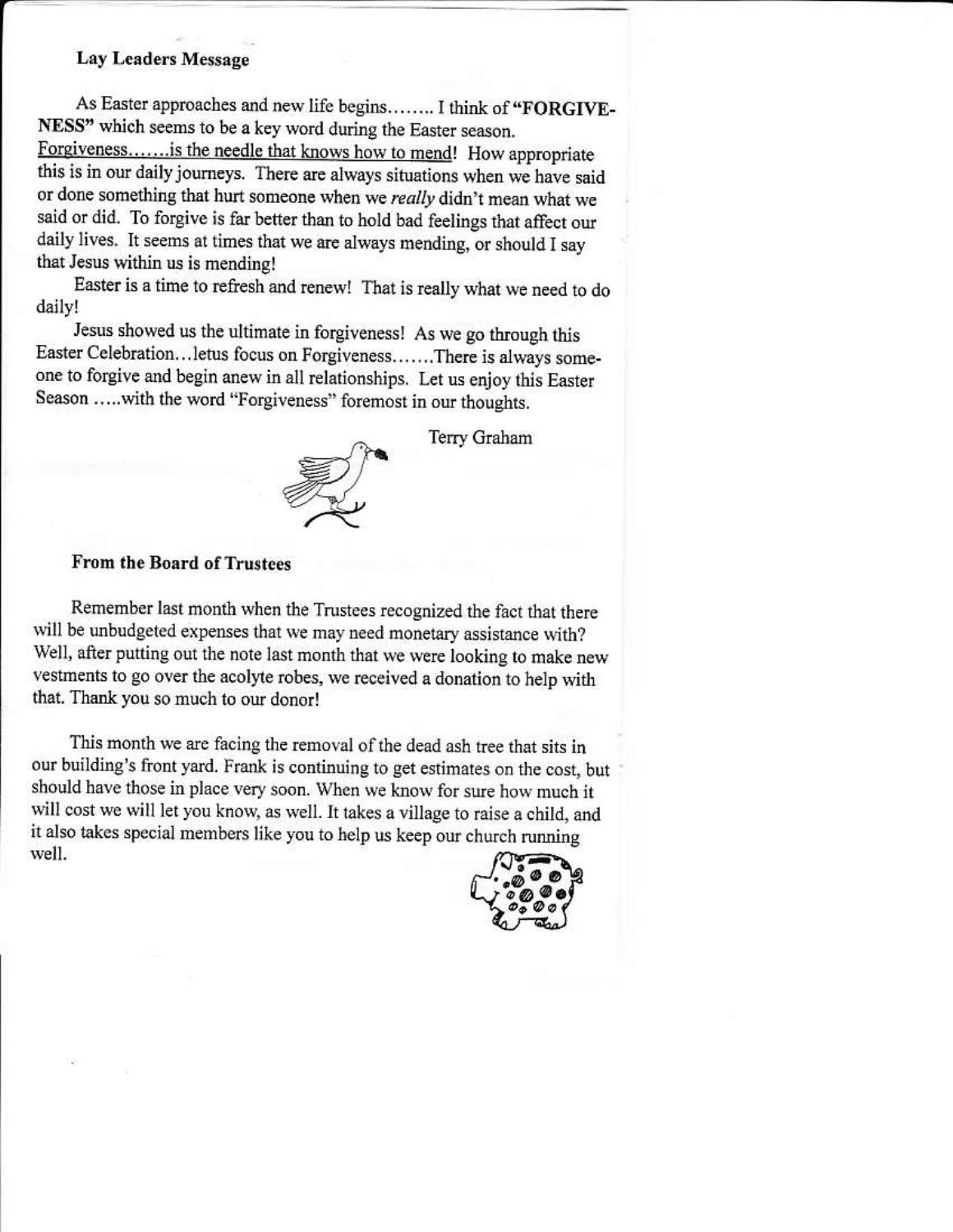#### **Mayflower Financial News**

For our fundraising efforts, the 2<sup>nd</sup> Saturday Supper in February made \$632.53 and Trivia Night brought in \$146.75.

The Trustees are looking at several maintenance projects this year. We have a dead ash tree in front of the fellowship hall that needs to be removed. Deep cracks in our paved parking lot needs to be filled. Wiring in several hanging lights in the sanctuary needs repair. And some repair work is needed for the handicap ramp. A brief summary of our finances for the month of February: Income: Expenses:

Year to Date Income: Expenses:

Fund Balances: Checking:

**Bequest Funds Savings** Memorial Fund CD 12 Month CD

A more detailed report is available in the church's brochure rack

#### **Card Shower**

Tom Bandfield (Dave Bandfield's father) is having a 90th birthday on April 22nd. Tom is having a tough time since his wife's death. Dave would like to have everyone who remembers Tom send him a birthday card this year. His address is: 112 Blossom Dr., Portland, MI 48875



 $-$  \$ 2,062.14 \$10,945.53 14.893.94  $-$  \$3,948.41 \$13,477.14 4,007.91 5,488.60 22.293.61

\$5.623.93

7.686.07

\$45,267.26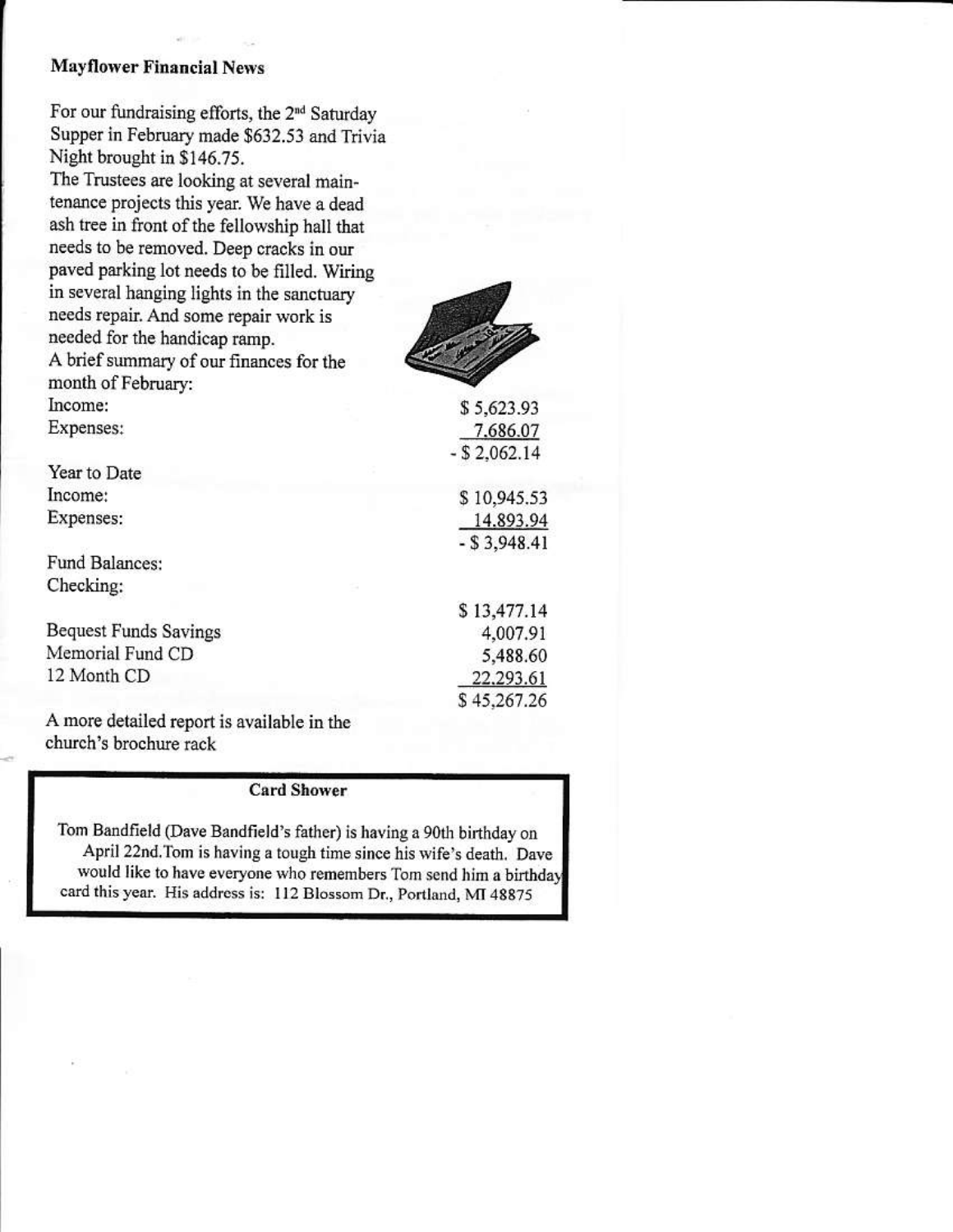#### **Thrift Sale**



We are having another thrift sale April 19 and 20 (Friday, 11 a.m. to 7 p.m., and Saturday, 9 a.m. to 3 p.m.). Please check around your house now to identify good, saleable things that you have but don't really need any more... we all have so much "stuff"! Remember to have items clean and in working order or they don't sell well. Sometimes we have to throw things away—which we hate to do! If it's truly trash, just toss it out yourself. Kitchen items, jewelry, linens, books, and children's items are good sellers, but you never know what will sell. Remember, too, to invite friends, family, co-workers, etc., to donate items. We'll be glad to have them! Finally, be sure to plan on coming to shop yourself. You may find some treasures!

Plan to hold your stuff and bring it in any time after the Second Saturday Supper on April 13. We also need a lot of help to set up, run the sale, and clean up after the sale, so please mark your calendars now for that week. Set up will be 10-Noon (or so) on Monday-Thursday (April 15-18). See Ann or Lorraine to volunteer to help.

#### **From the Prudential Council**

What a wonderful tradition we have at Mayflower with our afterchurch coffee hour. It is certainly a time to visit with folks we may not see more than once a week as well as a time when quite a bit of church business is taken care of. Along with all of this comes the added pleasure of the snacks that await us when we walk into fellowship hall.

We have been blessed with a number of people who have generously donated their services as well as the food for the coffee hour, but did you know that there is no money available at this time to pay anyone back for that? It was suggested at the last Prudential Council meeting that we put a basket out on the refreshment table to collect donations for anyone interested in making one. We are certainly not suggesting that you feel obligated to donate every week, but if you're feeling a little flush once in awhile, we will humbly accept your coins or dollars and pass them onto those folks who have provided the food. If you're ever interested in helping with one of the coffee hours, feel free to let Barb Fuller know.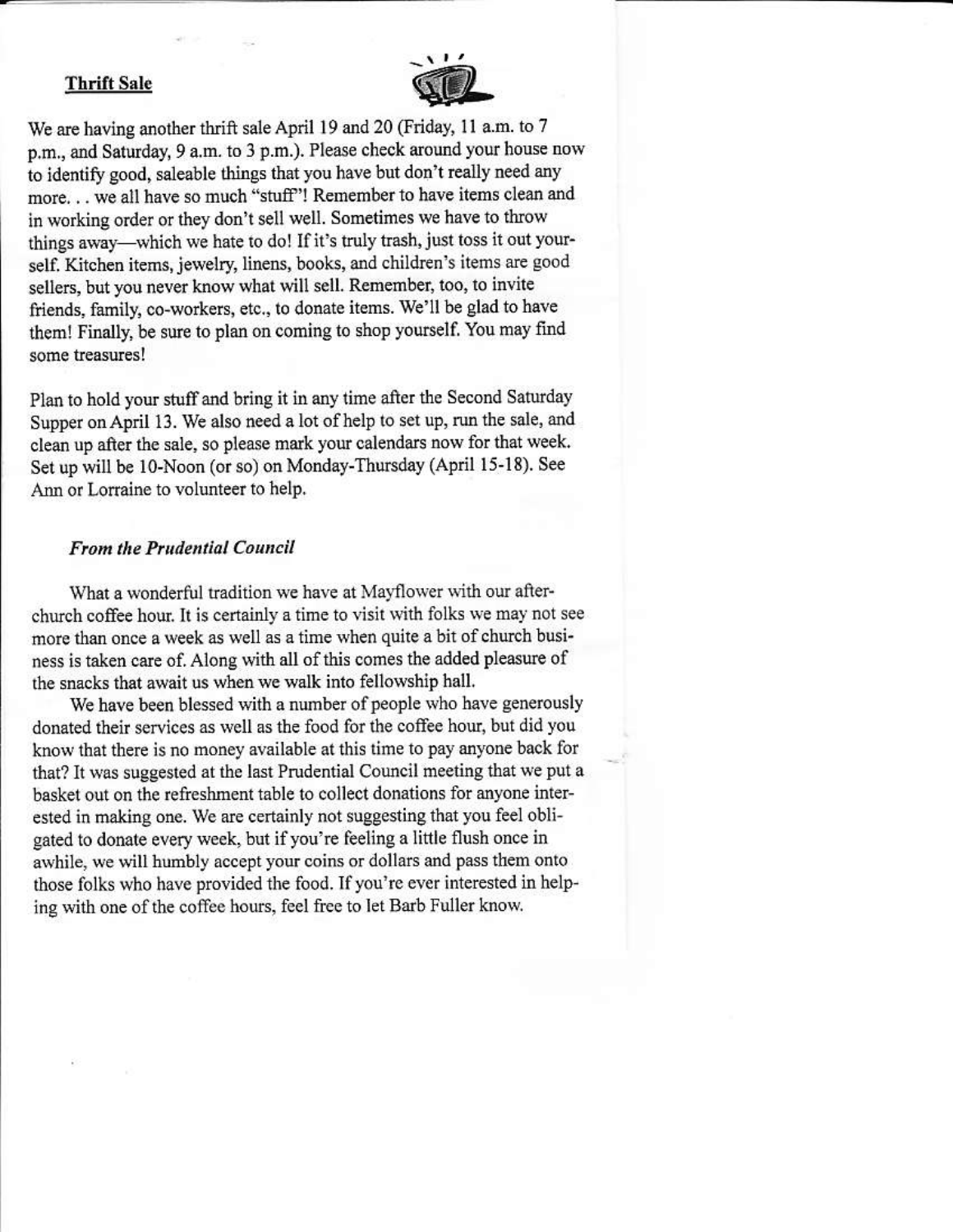Events to remember in April… April 7 Communion Second Saturday Apríl 13 Supper Trustee's Meeting -April 14 noon April 15 Newsletter Deadline Rummage Sale Apríl 19 April 20 Rummage Sale Prudential Council April 21

Head Usher Naida Kenyon

Outreach Focus Míssions